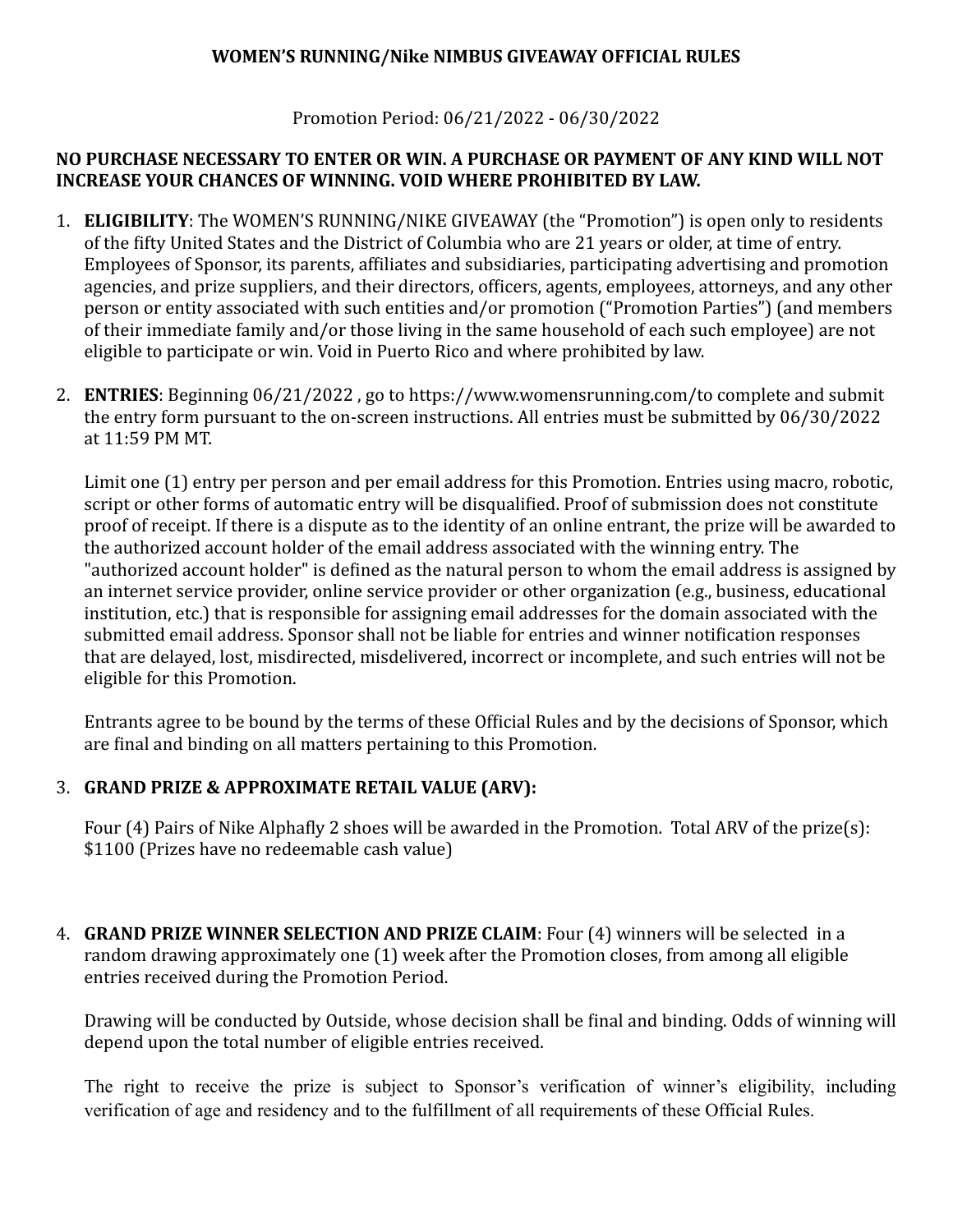Sponsor will attempt to notify winner by email at the email address provided in winner's entry. Return of any prize/prize notification as undeliverable may result in disqualification and selection of an alternate winner. It is entrant's responsibility to update Sponsor of any change in their email address. The winner may be required to sign and return an Affidavit of Eligibility and/or Liability Release within seven (7) days following the date of first attempted notification. Failure to comply with this deadline may result in forfeiture of the prize and selection of an alternate winner.

If the winner (i) is determined to be ineligible or otherwise disqualified by Sponsor, (ii) fails to respond to Sponsor's first winner notification email within forty-eight (48) hours of notification or after two (2) attempts (whichever occurs first), (iii) fails to timely provide any information requested by Sponsor or timely execute and return any documents required by Sponsor, the winner will be disqualified and forfeit all interest in the prize in its entirety. Sponsor reserves the right to select an alternate winner or not award the unclaimed prize.

All federal, state, and local taxes, fees, and surcharges and taxes (whether foreign or domestic, and including income, sales, and import taxes) on prizes are the sole responsibility of the winner. Winner may be issued an IRS Form 1099-MISC in the amount of the approximate retail value of the prize (as calculated by Sponsor) and must provide Sponsor with their valid Social Security Number or Taxpayer ID for tax reporting purposes upon request. Noncompliance with the requirements of this paragraph will result in disqualification of the winner and the forfeiture of all interest in the prize.

All costs and expenses associated with prize acceptance and use not specifically provided herein are the sole responsibility of the winner.

All prizes are subject to the terms and conditions set forth in these Official Rules and those set forth by the prize suppliers. ALL PRIZES ARE SUBJECT TO AVAILABILITY AND SPONSOR'S APPROVAL. NO CHANGES ARE PERMITTED ONCE ANY RESERVATIONS HAVE BEEN MADE, EXCEPT WITH THE WRITTEN APPROVAL OF SPONSOR. In case of prize forfeiture, no further compensation is due to winner from Sponsor.

Each prize is awarded "as is" with no warranty or guarantee, either express or implied outside of suppliers' limited warranties. No transfer, assignment or substitution of a prize permitted, except Sponsor reserve the right to substitute prize for an item of equal or greater value in the event an advertised prize is unavailable. The right to receive the prize cannot be redeemed for cash.

5. LIMITATION OF LIABILITY AND RELEASE: TO THE FULLEST EXTENT PERMITTED BY LAW, YOU AGREE (I) SPONSOR SHALL NOT BE RESPONSIBLE FOR ANY DIRECT, INDIRECT, INCIDENTAL, CONSEQUENTIAL, PUNITIVE OR SPECIAL DAMAGES ARISING OUT OF OR CONNECTED WITH (A) THE PROMOTION, OR (B) ANY PRIZE AWARDED AND (II) YOUR REMEDIES FOR ANY CLAIMS RELATING THE PROMOTION ARE LIMITED TO YOUR ACTUAL OUT-OF-POCKET EXPENSES OF PARTICIPATION IN THE PROMOTION (IF ANY).

By participating in the Promotion, entrants agree that the Promotion Parties shall not be liable for any and all liability, claims, damages, costs, losses or injuries, including any third party claims, damages, losses or injuries, directly or indirectly, whether caused by negligence or not, arising from or relating to, in whole or in part, (i) your participation in this Promotion, including without limitation entry and participation in this Promotion and acceptance, possession, use or misuse of the prizes; (ii) electronic transmission errors resulting in omission, interruption, deletion, defect, delay in operations or transmission, theft or destruction or unauthorized access to or alterations of entry materials, or for technical, network, telephone equipment, electronic, computer, hardware or software malfunctions or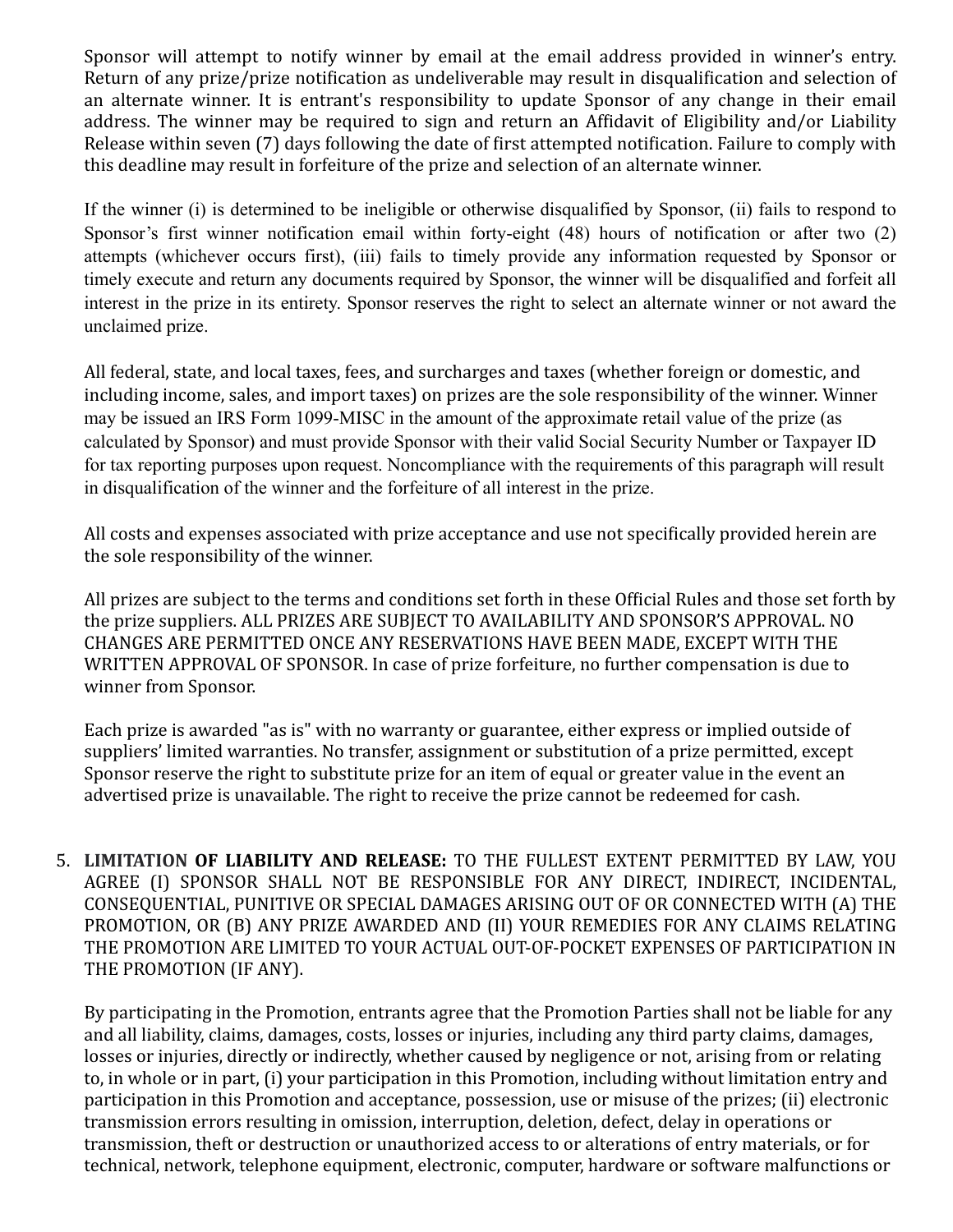limitations of any kind, or inaccurate transmissions of or failure to receive entry information by Sponsor or presenter on account of technical problems or traffic congestion on the Internet or at any Web site or any combination thereof; (iii) unauthorized human intervention in any part of the entry process or the Promotion, or (iv) electronic or human error which may occur in the administration of the Promotion or the processing of entries, including, without limitation, incorrect, delayed or inaccurate transmission, winner notifications, prize claims or other information or communications relating to the Promotion, or the failure to capture or transmit any such information or any errors in these Official Rules. In the event of any ambiguity or error(s) in these Official Rules, Sponsor reserves the right to clarify or modify these Official Rules however it deems appropriate to correct any such ambiguity or error(s). If due to an error or for any other reason, more legitimate prize claims are received than the number of prizes stated in these Official Rules, Sponsor reserves the right to award only four (4) prizes from a random drawing from among all eligible entrants. In no event will more than the stated number of prizes (i.e., four (4) prizes) be awarded. Sponsor is not responsible for any printing, typographical, mechanical or other error in the printing of the offer, administration of the Promotion or in the announcement of the prize.

## If an entrant is a California resident, such entrant hereby waives California Civil Code Section **1542, which states, "A general release does not extend to claims which the creditor does not** know or suspect to exist in his or her favor at the time of executing the release, which, if known by him or her must have materially affected his or her settlement with the debtor."

All entrants further agree that in the event of any third party claims, damages, losses or injuries, arising from or relating to entrant's participation in this Promotion or use of the prizes, they will indemnify and hold harmless the Promotion Parties for any and all such claims, including attorneys' fee related thereto.

6. **SPONSORS' RESERVATION OF RIGHTS**: Sponsor's failure to enforce any term of these Official Rules shall not constitute a waiver of that provision. If any provision of these Official Rules is held to be invalid or unenforceable, such provision shall be struck, and the remaining provisions shall be enforced. If for any reason the Promotion is not capable of being safely executed as planned, including, without limitation, as a result of war, natural disasters or weather events, labor strikes, acts of terrorism, pandemic infection (including without limitation, events related to the COVID-19 virus), or other force majeure event or infection by computer virus, bugs, tampering, unauthorized intervention, fraud, technical failures or any other causes which in the opinion of and/or Promotion Parties, corrupt or affect the administration, security, fairness, integrity, or proper conduct and fulfillment of this Promotion, Sponsor reserves the right at its sole discretion to cancel, terminate, modify or suspend the Promotion. Sponsor reserves the right to select winners from eligible entries received as of the termination date.

Sponsor further reserves the right to disqualify any individual who tampers with the entry process. Sponsor may prohibit an entrant from participating in a Promotion or winning a prize if it determines that said entrant is attempting to undermine the legitimate operation of the Promotion by cheating, hacking, deception or other unfair playing practices or intending to abuse, threaten or harass other entrants of any Promotion Parties. CAUTION: ANY ATTEMPT BY A PARTICIPANT OR ANY OTHER **INDIVIDUAL TO DELIBERATELY DAMAGE ANY WEB SITE, TAMPER WITH THE ENTRY PROCESS, OR OTHERWISE UNDERMINE THE LEGITIMATE OPERATION OF THE PROMOTION MAY BE A VIOLATION OF CRIMINAL AND CIVIL LAWS AND SHOULD SUCH AN ATTEMPT BE MADE, SPONSOR RESERVES THE RIGHT TO COOPERATE IN THE PROSECUTION OF ANY SUCH INDIVIDUAL(S) AND TO PURSUE ALL REMEDIES AGAINST ANY SUCH INDIVIDUAL TO THE FULLEST EXTENT OF THE LAW.**